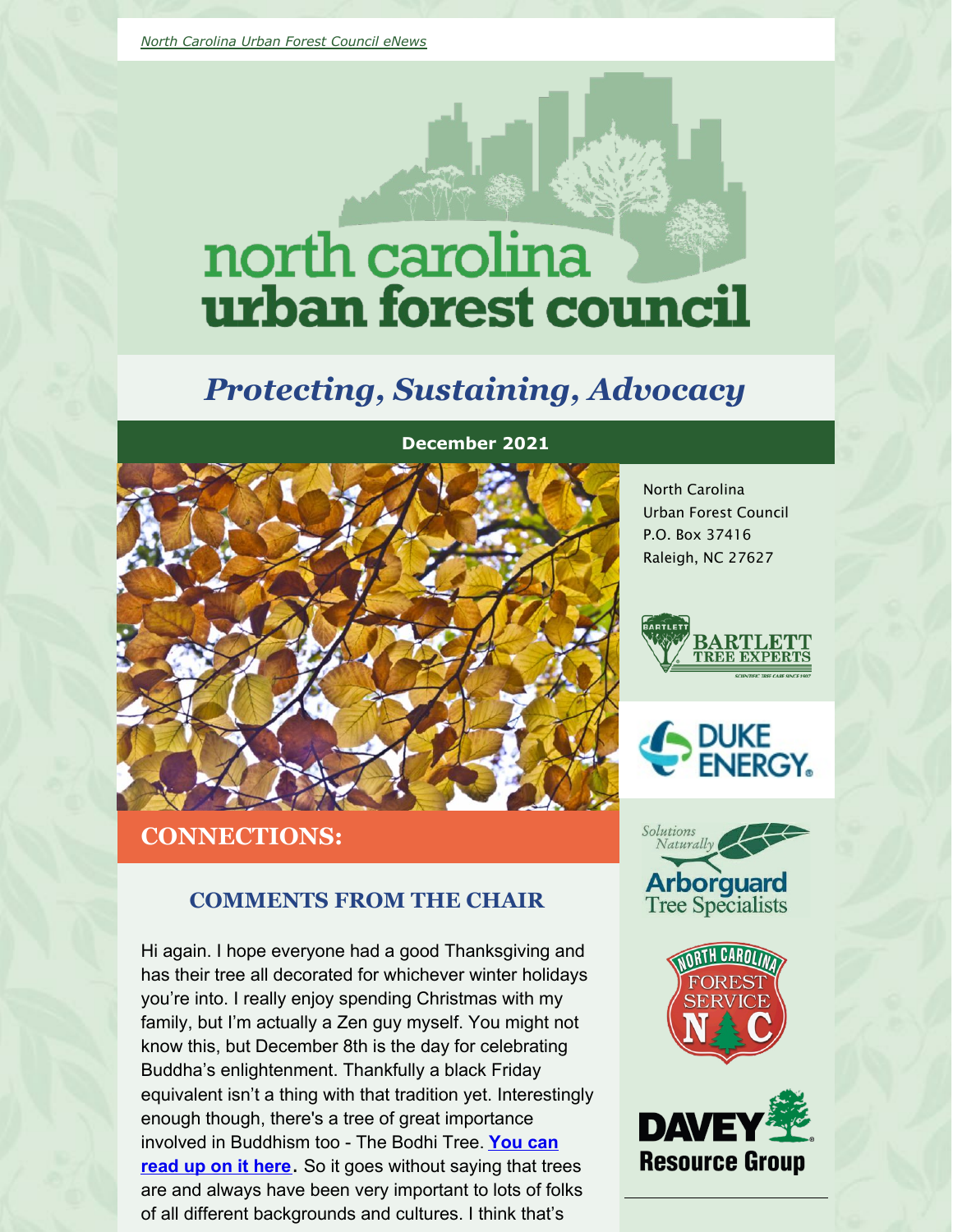excellent and say the more the merrier. Since the selection of Ficus trees isn't very extensive at my local Christmas tree lots, and I'm not one to get too fixated, I went with our venerable North Carolina Fraser fir. Y'all be well this holiday season and I hope we see some of you at the Certified Arborist Prep Course in Greensboro this week.

Mark Foster *Board Chair, NC Urban Forest Council City Arborist, City of Asheville*

# COUNCIL EVENTS

#### **WORKSHOPS**

**Certified Arborist Prep Course & Review** Guilford County Extension Center *December 15th-16th 8:30 a.m. - 5:00 p.m.*

**[Register](https://www.ncufc.org/event.php?id=75) Here**

#### PARTNER EVENTS

**2022 Green & Growin' Show** Hosted by NC Nursery & Landscape Association *January 10-14, 2022 Greensboro, NC* Registration Now Open

#### **[Registration](http://greenandgrowin.com/) & Information**

**Green Communities Leadership Institute** *January 17 - March 10 Online and In-Person Sessions*

#### **[More](https://www.greencommunitiesleadership.org/) Info**

**NC Forest Service's Urban & Community Forestry Grant Webinars** *January 19th and 21st, 2022 Online Webinar* Registration Now Open

#### **[Registration](https://www.ncufc.org/event.php?id=24) & Information**

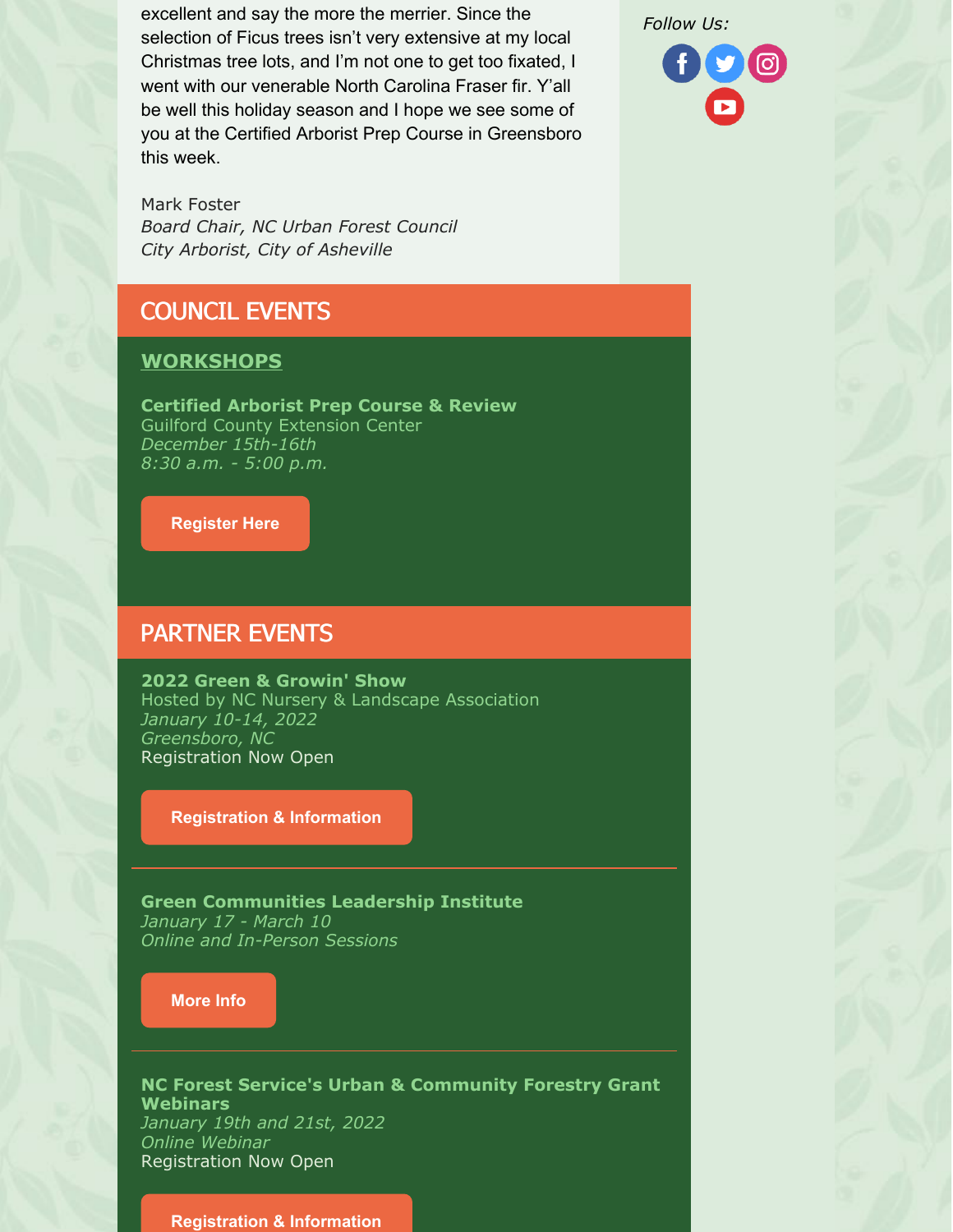**Southern Chapter ISA Annual Conference** *March 26-29, 2022 Winston-Salem, NC*

#### **[More](https://www.isasouthern.org/conference) Info**

#### **COUNCIL NEWS**



Photo credits: Emelie Swackhamer, Penn State University and Lawrence Barringer, Pennsylvania Department of Agriculture, Bugwood.org

#### **BEWARE The Spotted Lanternfly's Holiday Travel Plans**

The spotted lanternfly is on the move! This come as no surprise—the pest has been creeping towards North Carolina since its original discovery in Pennsylvania in 2014. But, a new discovery has us more concerned than ever before. Recently, spotted lanternfly was found less than 15 miles north of the NC-VA state line. They aren't just moving our direction anymore; they are knocking on our door. The concern with the spread of this pest is for very good reason. Spotted lanternfly will impact our agriculture (primarily grapes/viticulture and fruit trees) and ornamental plants (they feed on over 70 species of woody plants, weakening them and excreting excessive honeydew leading to sooty mold buildup). They will also greatly impact business and trade (infested areas are quarantined and businesses must obtain a permit). All that aside, spotted lanternflies are a huge nuisance pest and will affect our daily lives as they cluster on homes, rain honeydew on vehicles, or block or even enter stores. Everyone will know it and no one will like it.

So, what should arborists know and do? These insects will impact ornamental shrubs and trees when they arrive, so it's important to be on the lookout for the different life stages or egg masses. This is especially important for recently moved plant material, which may be a vessel by which this insect spreads. Most importantly: if you see or suspect spotted lanternfly, report it! The sooner we know about an infestation, the greater our chances are of controlling it. To report spotted lanternfly, email the NCDA&CS at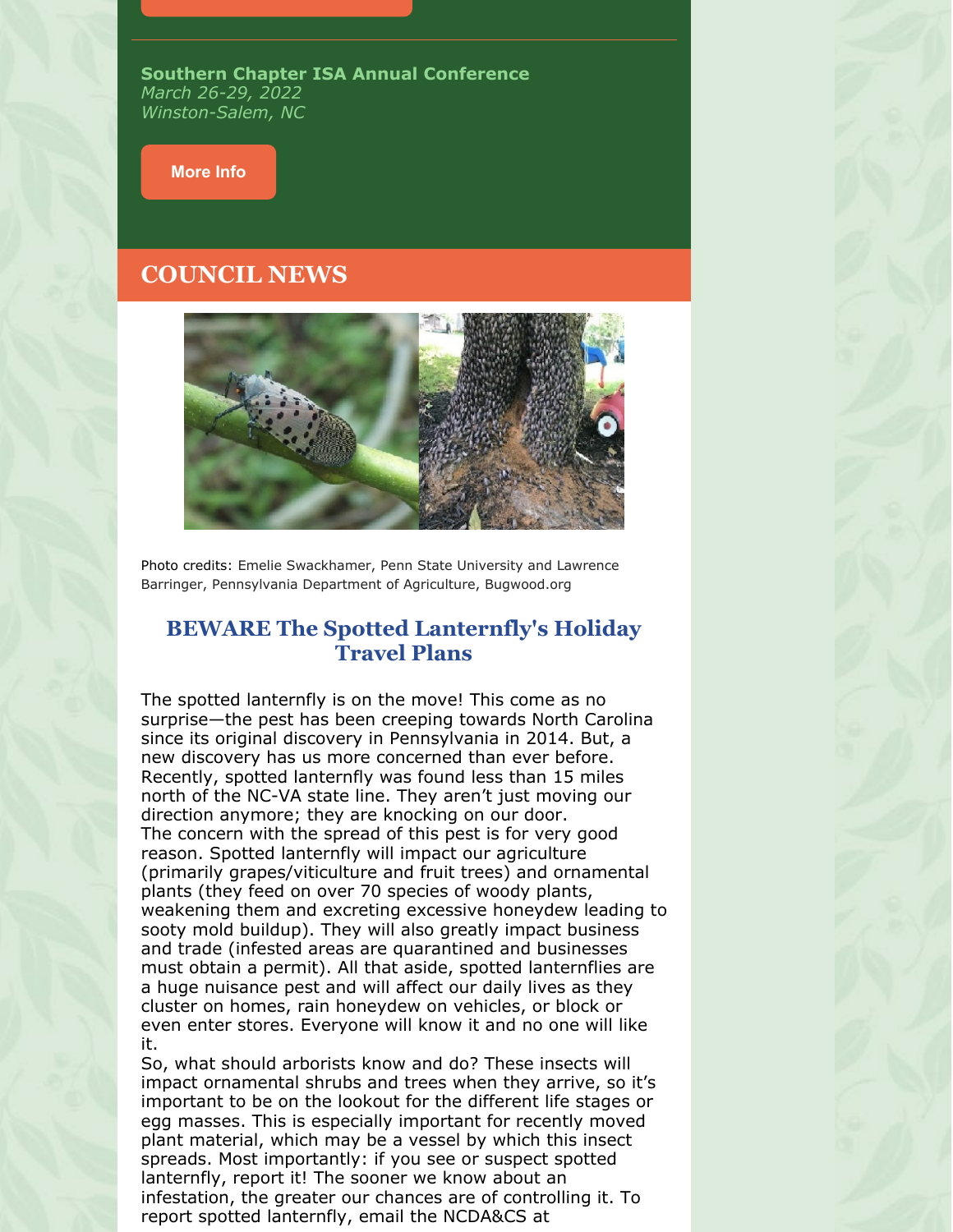**[badbug@ncagr.gov](mailto:badbug@ncagr.gov)**. Include an image, a size reference if possible, the location where the insect was found, and contact information.

While we wish the spotted lanternfly would stay home for the holidays (or for forever, really), that's likely not going to be the case. Our best chances of managing it is to find it quickly, so everyone should keep an eye out and report it if you see it. It's the best gift you could give the plants of NC!

Dr. Kelly Oten Assistant Professor & Extension Specialist Department of Forestry and Environmental Resources NC State University



### **Urban & Community Forestry Grant Program Announcement - Request for Proposals Opens January 1, 2022**

The N.C. Forest Service Urban and Community Forestry program is accepting applications for its annual grant program beginning in January. The 2022 Request for Proposals will open January 1, 2022 and will close on March 31, 2022. Grant awards will be made in June 2022.

Prospective grantees may attend one of two informational webinars on January 19 and 21. Visit the **NCUFC [website](https://www.ncufc.org/events.php)** to register for one webinar opportunity. Projects should work to attain the NCFS U&CF goal: Conserve and enhance the benefits and sustainable management of urban forests.

The project categories are:

- Advocacy Group Development
- Education & Training
- Tree Inventories & Assessments
- Management Plan Development
- Ordinance Development
- Professional Staff Development

For more [information](https://www.ncforestservice.gov/Urban/urban_grant_program.htm) and assistance go to **NCFS U&CF website** for updates.

### **NATIONAL NEWS**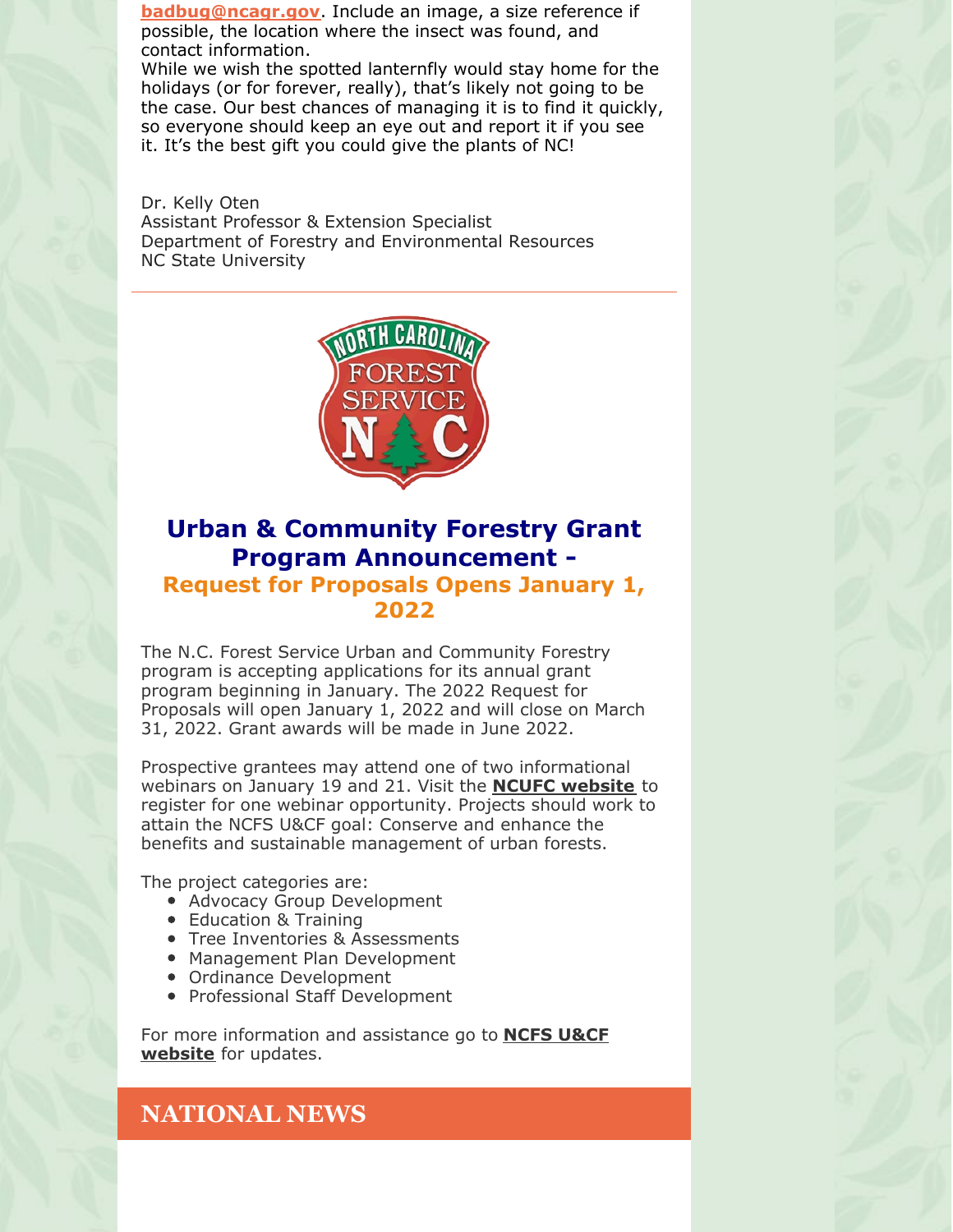

# **'Super Trees' May Help Save Houston … and beyond**

*Source: Rice University. Written by Mike William*s

### **It's easy to say "just plant more trees" to mitigate air pollution. But how? Where? And what kind?**

A new study by collaborators at Rice University, the Houston Health Department's environmental division and Houston Wilderness establishes live oaks and American sycamores as champions among 17 "super trees" that will help make the city more livable and lays out a strategy to improve climate and health in vulnerable urban areas.

Best of all for Houston, they're already implementing their plan in the city, and now offer what they've learned to others. The open access study in the journal Plants People Planet - led by Houston Wilderness President Deborah January-Bevers and colleagues at Rice and in city government -- lays out a three-part framework for deciding what trees are the right ones to plant, how to identify places where planting will have the highest impact and how to engage with community leadership to make the planting project a reality.

Using Houston as a best-case example, the collaborators determined what trees would work best in the city based on their ability to soak up carbon dioxide and other pollutants, drink in water, stabilize the landscape during floods and provide a canopy to mitigate heat.

#### **LINK TO THE FULL [STORY](https://www.sciencedaily.com/releases/2021/12/211209201458.htm)**